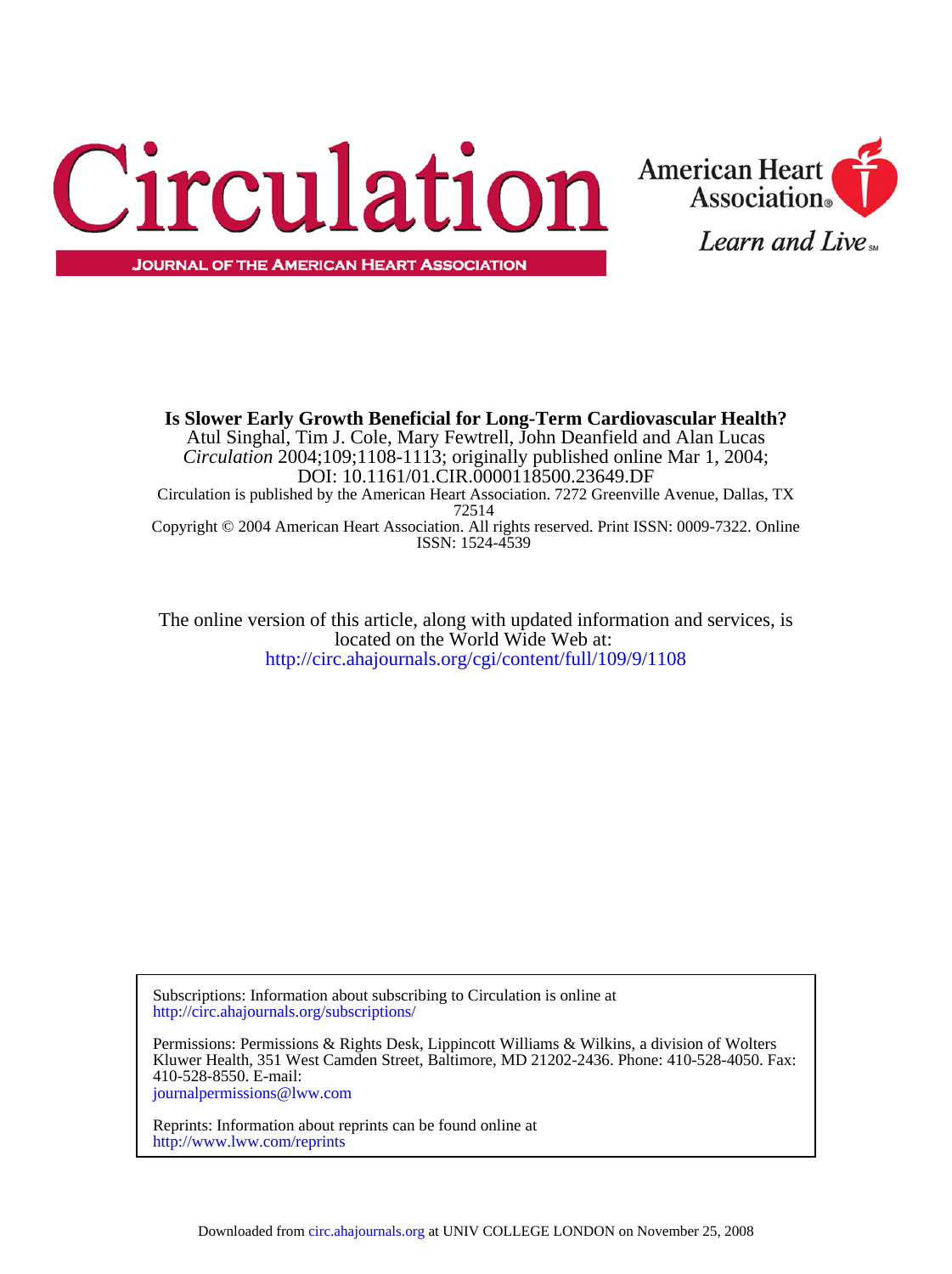# **Is Slower Early Growth Beneficial for Long-Term Cardiovascular Health?**

Atul Singhal, MD, MRCP; Tim J. Cole, ScD; Mary Fewtrell, MD, MRCP; John Deanfield, FRCP; Alan Lucas, MD, FRCP, FMed Sci

- *Background*—Accelerated neonatal growth increases the later propensity to cardiovascular disease (CVD) in animals, whereas slower growth is thought to have a beneficial effect. To test this hypothesis in humans, we measured flow-mediated endothelium-dependent dilation (FMD) in a population subject to slower early growth and in healthy controls.
- *Methods and Results*—High-resolution vascular ultrasound was used to measure the change in brachial artery diameter in response to reactive hyperemia in adolescents age 13 to 16 years who were either part of a cohort born preterm and followed up prospectively  $(n=216)$  or controls born at term  $(n=61)$ . Greater weight gain or linear growth in the first 2 weeks postnatally was associated with lower FMD at adolescence (regression coefficient,  $-0.026$ -mm change in mean arterial diameter per 100-g increase in weight;  $95\%$  CI,  $-0.040$  to  $-0.012$  mm;  $P=0.0003$ ) independent of birthweight and potential confounding factors. Mean FMD in the half of the preterm population with the lowest rates of early growth was higher than in both the half with the greatest growth  $(P=0.001)$  and subjects born at term  $(P=0.03)$ .
- *Conclusions*—FMD was 4% lower in adolescents with the highest compared with the lowest rate of weight gain in the first 2 weeks after birth, a substantial negative effect similar to that for insulin-dependent diabetes mellitus or smoking in adults. Our findings are consistent with the adverse effects of accelerated neonatal growth on long-term cardiovascular health and suggest that postnatal growth patterns could explain the previously reported association between birthweight and later CVD. **(***Circulation***. 2004;109:1108-1113.)**

**Key Words:** infants ■ vasodilation ■ atherosclerosis ■ cardiovascular diseases

Developing organisms have compensatory growth after a period of nutritional deficit.<sup>1</sup> Although of potential shortterm benefit,<sup>1</sup> such accelerated growth has important adverse consequences that are not evident until much later in life.1 For instance, accelerated or "catch-up" growth during crucial periods in development has been shown to adversely affect glucose tolerance, obesity, and lifespan in rats, fat deposition in salmon, and resistance to starvation in butterflies.<sup>1</sup> In humans, growth acceleration in childhood increases the propensity to later cardiovascular disease (CVD)2 and its risk factors, such as insulin resistance,3 obesity,4 and higher blood pressure.5

The most rapid acceleration in growth occurs in the first weeks after birth.<sup>6,7</sup> Factors that promote such growth, such as enhanced neonatal nutrition, could therefore permanently affect, or program,<sup>8</sup> long-term health. Several lines of evidence support this hypothesis. In rats, fetal growth impairment followed by catch-up growth is associated with reduced lifespan.9 Even in rats without intrauterine growth retardation, overfeeding during the brief suckling period (which accelerates growth) permanently increases later plasma insulin and cholesterol concentrations,<sup>10,11</sup> obesity, blood pres-

sure, and tendency to diabetes and syndrome  $X$ <sup>11,12</sup> Recently, we found similar adverse effects of accelerated neonatal growth for markers for non–insulin-dependent diabetes mellitus in adolescents born prematurely.13 We postulated that such growth could explain associations between low birthweight and later cardiovascular risk ("fetal origins" hypothesis14), because infants born after fetal growth retardation often show postnatal catch-up growth, which might be deleterious.

In the present study, we tested the hypothesis that slower neonatal growth reduces the changes in vascular biology that might contribute to the later development of atherosclerotic CVD. We measured endothelial function, because we have shown previously,<sup>15,16</sup> like others,<sup>17</sup> that this early stage in the atherosclerotic process is affected by factors early in life. We studied premature infants, because this is one human population that shows slow early postnatal growth, and a group of healthy subjects of similar age born at term. Our study provided a unique opportunity to investigate the influence of early growth on long-term cardiovascular health in controlled comparison groups in a human population.

© 2004 American Heart Association, Inc.

*Circulation* is available at http://www.circulationaha.org DOI: 10.1161/01.CIR.0000118500.23649.DF

Received June 25, 2003; revision received November 4, 2003; accepted November 17, 2003.

From MRC Childhood Nutrition Research Center (A.S., M.F., A.L.), Department of Pediatric Epidemiology and Biostatistics (T.J.C.), and Department of Vascular Physiology (J.D.), Institute of Child Health, London, UK.

Correspondence to Dr A Singhal, MRC Childhood Nutrition Research Center, Institute of Child Health, 30 Guilford St, London, UK, WC1N 1EH. E-mail a.singhal@ich.ucl.ac.uk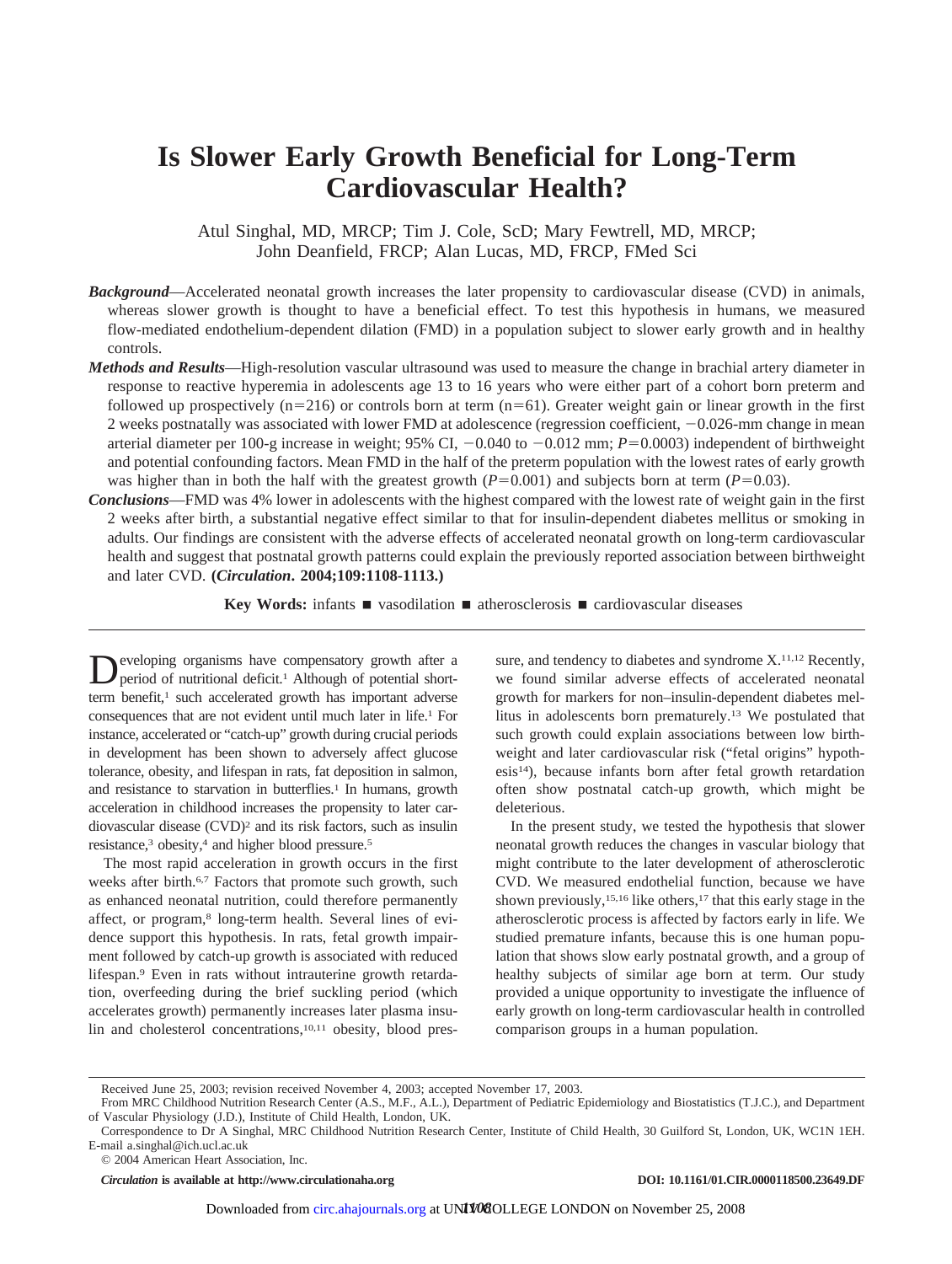# **Methods**

### **Subjects**

Participants were part of a cohort of 926 children who had been born preterm and participated in studies that investigated the effect of early diet and growth on later cognitive function and CVD.18–21 These children had been randomized at birth to receive either a nutrient-enhanced diet (preterm formula) or 1 of the 2 standard diets (breast milk donated by unrelated lactating women or a standard term formula).<sup>18-21</sup> A representative subset (n=216) of this cohort was reviewed at age 13 to 16 years.<sup>21</sup> Controls ( $n=61$ ) of the same age but born at term and above the 10th centile of birthweight for gestation, were recruited from schools in the same communities<sup>22</sup> and were closely matched to those born preterm in terms of demographic, anthropometric, and socioeconomic factors.22 All participants were nonsmokers, clinically well at the time of study, and free of chronic disease or disability. Ethical approval for the follow-up study was obtained from national and local research ethics committees, and written consent was obtained from all children and their guardians.

Extensive demographic, social, anthropometric, and clinical data were collected in preterm infants throughout their hospital admission as previously described.18–20 Infants were weighed daily by trained staff, and a mean weight was calculated for each week after birth to reduce inaccuracies arising from daily fluctuations in weight.18 Weights were also available at discharge from the neonatal unit and at age 18 months, 9 to 12 years, and 13 to 16 years. Body length (to the next succeeding millimeter) was obtained close to birth and then twice weekly with a stadiometer.<sup>18</sup>

#### **Flow-Mediated Arterial Dilation**

Our primary outcome was brachial artery flow-mediated endothelium-dependent dilation (FMD).<sup>15</sup> This was determined by researchers who were unaware of the subject's gestational age. Subjects were rested supine for 10 minutes before the ultrasound scan, which was conducted by a single observer in a temperature-controlled (22°C to 24°C), darkened room, between 9:00 AM and 1:00 PM. The brachial artery was imaged in longitudinal section, 5 to 10 cm above the elbow, with a 7-MHz linear array transducer and an Accuson 128XP/10 system. The transducer was then fixed with a stereotactic clamp, and fine position adjustments were made when necessary with micrometer screws. A pneumatic cuff was inflated around the forearm to 300 mm Hg for 5 minutes, followed by rapid deflation, causing a large increase in blood flow (reactive hyperemia). The resting and posthyperemic blood flow velocities in the center of the imaged artery were determined with pulsed Doppler. End-diastolic B-mode images were digitized and stored offline sequentially every 3 seconds throughout the scan procedure to allow arterial diameter measurements immediately after the scan procedure (for 1 minute resting, 5 minutes cuff inflation, and 3 minutes after cuff deflation). Blood pressure was monitored with an automated oscillometric device (Accutorr, Datascope Corp) and heart rate recorded with a 3-lead ECG linked to the ultrasound machine. The reproducibility and detailed methodology for measuring FMD has been described previously.23,24 FMD was expressed as the absolute maximal change between prehyperemic and posthyperemic brachial artery diameter adjusted for prehyperemic diameter (using regression analysis15) and as the absolute change in diameter expressed as a percentage of prehyperemic diameter (FMD%).23,24

#### **Anthropometry and Biochemistry at Follow-Up**

Height was measured with a portable stadiometer accurate to 1 mm (Holtain Instruments Ltd) and weight with electronic scales accurate to 0.1 kg (Seca). Measurements were made according to standard protocols by 1 of 2 observers trained in the techniques involved. Tanner staging was performed in private by self-assessment using standard Tanner-stage photographs. Social class was based on the occupation of the parent providing the main financial support for the family (or if both parents worked, the father's occupation) according to the Registrar General's classification.19

Blood was obtained by venipuncture between 9:00 and 11:00 AM after an overnight fast. Plasma was separated immediately, stored initially at  $-20^{\circ}$ C and then at  $-80^{\circ}$ C, and thawed only once immediately before analysis. Plasma concentrations of LDL cholesterol were determined by standard laboratory methods.

#### **Statistical Analysis**

We tested the hypothesis that accelerated growth affected later FMD by assessing early postnatal growth as both a continuous and dichotomous variable.

To investigate the effect of growth acceleration as a continuous variable, multiple linear regression analyses were used to assess associations between the rate of neonatal growth (weight gain) and later FMD. Neonatal weight gain was expressed as the change in absolute weight and as the change in weight *z* score between birth and age 2 weeks and between age 2 weeks and discharge (median age, 4 weeks).13 Growth beyond the neonatal period was calculated as the change in *z* score for weight between discharge and age 18 months, between 18 months and 9 to 12 years, and between 9 to 12 years and 13 to 16 years. All regression analyses were adjusted for potential confounding factors (age, sex, neonatal morbidity [number of days in 30% oxygen and number of days of ventilation], and social class at birth, and for height, weight, serum LDL cholesterol concentration at follow-up, and room temperature).

To assess the influence of early growth as a dichotomous variable, the preterm population was divided into 2 groups by their early growth (median for weight gain in the first 2 weeks after birth). Mean FMD in these 2 groups was compared with that of control subjects born at term by ANOVA, and probability values were adjusted for multiple comparisons using Bonferroni corrections. Statistical significance was taken as  $P<0.05$  for all analyses, which were all 2 tailed.

# **Results**

Some background characteristics of the participants are given in Table 1. Background characteristics of the subjects according to their randomized dietary assignmemts have been described previously.<sup>21</sup> There were no statistically significant differences in mean FMD between adolescents born preterm and given different diets at birth (mean, SD, trial 1: preterm formula versus banked breast milk: 6.0%, 3.0 vs 6.4%, 3.4, respectively; trial 2: preterm formula versus term formula: 7.2%, 3.4 vs 7.1%, 3.7, respectively). This justifies combining all feed groups in the analyses below.

## **Neonatal Growth and Later FMD**

Assessing growth as a continuous variable, both weight gain and change in weight *z* score between birth and the second week (but, notably, not between the second week and discharge) were associated with lower FMD in adolescence (Table 2, Figure 1). These associations were independent of birthweight, gestation, and potential confounding factors (see above) (Table 2). Taking neonatal growth as a dichotomous variable, FMD in participants with weight gain in the first 2 weeks above the sample median  $(-51.0 \text{ g})$  (mean,  $5.7\%$ ; SD, 2.9%) was lower than in those with weight gain below the median (mean, 7.4%; SD, 3.4%;  $P=0.0003$ ). This association was independent of birthweight, gestation, and potential confounding factors (as above)  $(P=0.001)$  and independent of a family history of diabetes or CVD  $(P<0.0005$  for both).

To exclude the possibility that postnatal weight change because of fluid shifts explained the association between neonatal weight gain and later FMD, 2 further analyses were conducted. First, we considered weight gain from time of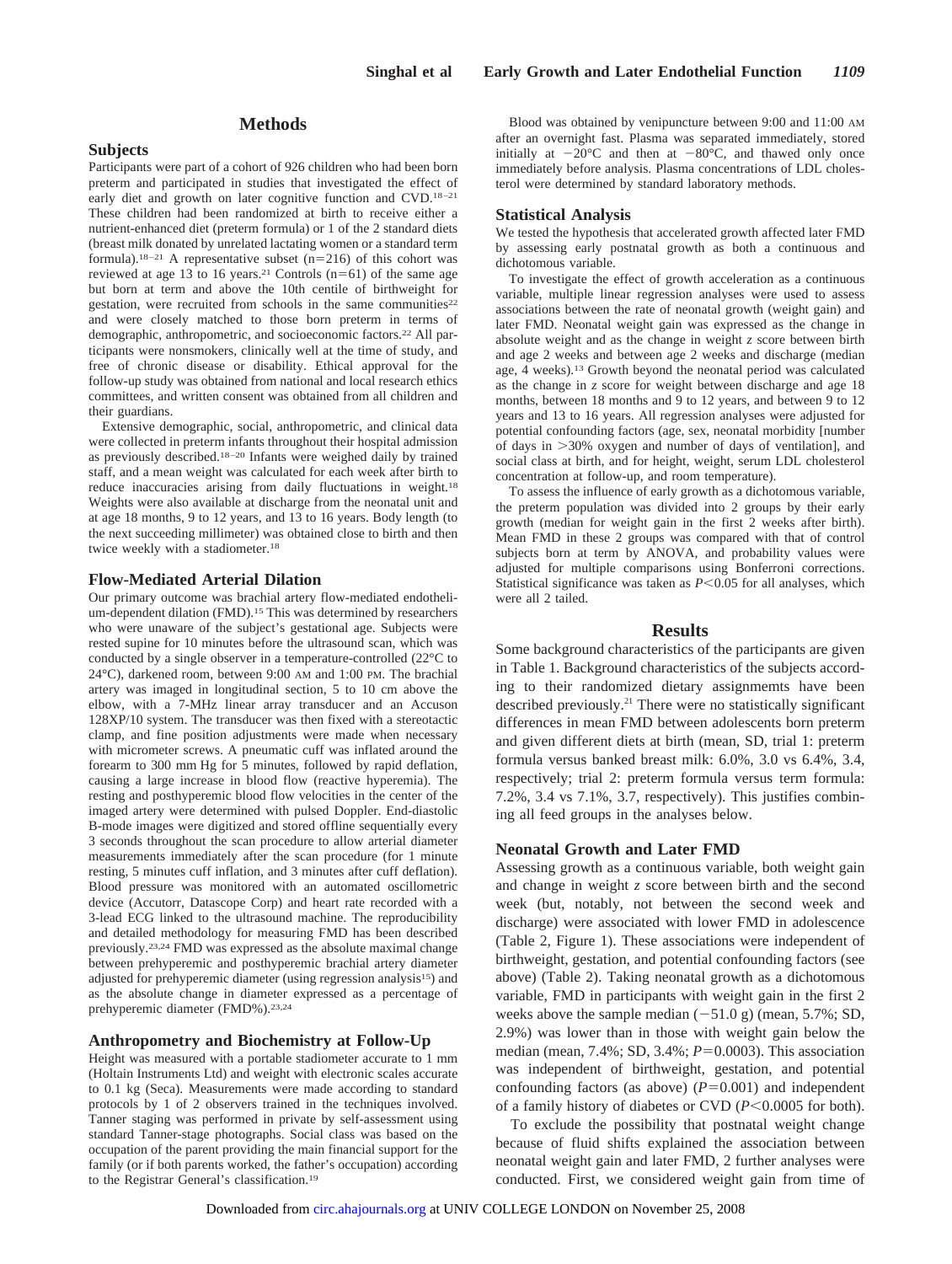|                                        |                            |                                   | Preterm Subjects With Early<br>Weight Gain* |                           |  |  |
|----------------------------------------|----------------------------|-----------------------------------|---------------------------------------------|---------------------------|--|--|
|                                        | Term Controlst<br>$(n=61)$ | Preterm <sup>+</sup><br>$(n=216)$ | On or Below Median<br>$(n=102)$             | Above Median<br>$(n=101)$ |  |  |
| At follow-up                           |                            |                                   |                                             |                           |  |  |
| Male sex, $n$ $(\%)$                   | 29 (47)                    | 97 (45)                           | 49 (48)                                     | 40 (40)                   |  |  |
| Age, y                                 | $14.7 \pm 0.8$             | $15.0 \pm 0.9$                    | $15.0 \pm 0.9$                              | $15.1 \pm 0.9$            |  |  |
| Body mass index, $kg/m2$               | $21.6 \pm 4.1$             | $21.2 \pm 3.7$                    | $21.0 \pm 3.2$                              | $21.3 \pm 3.7$            |  |  |
| Social code                            | $3.3 + 1.5$                | $3.2 \pm 1.3$                     | $3.3 \pm 1.3$                               | $3.2 \pm 1.4$             |  |  |
| Tanner stage <sup>+</sup>              | $4(4-5)$                   | $4(4-5)$                          | $4(4-5)$                                    | $4(4-5)$                  |  |  |
| Blood pressure, mm Hg                  |                            |                                   |                                             |                           |  |  |
| <b>Diastolic</b>                       | $64.2 \pm 8.2$             | $63.7 \pm 7.4$                    | $62.8 + 8.0$                                | $64.7 \pm 6.8$            |  |  |
| Systolic                               | $115.8 \pm 8.9$            | $115.8 \pm 8.4$                   | $115.3 \pm 8.9$                             | $116.3 \pm 8.0$           |  |  |
| Cholesterol, mmol/L                    |                            |                                   |                                             |                           |  |  |
| Low-density lipoprotein                | $2.5 \pm 0.8$              | $2.7 \pm 0.7$                     | $2.6 \pm 0.6$                               | $2.7 \pm 0.7$             |  |  |
| High-density lipoprotein               | $1.2 \pm 0.3$              | $1.2 \pm 0.3$                     | $1.2 \pm 0.3$                               | $1.2 \pm 0.2$             |  |  |
| Family history (first degree relative) |                            |                                   |                                             |                           |  |  |
| Cardiovascular disease, %              | 26                         | 32                                | 32                                          | 33                        |  |  |
| Diabetes mellitus, %                   | 11                         | 11                                | 15                                          | 8                         |  |  |
| Neonatal                               |                            |                                   |                                             |                           |  |  |
| Birthweight, kg                        | $3.5 - 0.6$                | $1.4 \pm 0.3$                     | $1.3 \pm 0.3$                               | $1.4 \pm 0.3$             |  |  |
| Gestation, wk                          | $40.0 \pm 1.2$             | $31.0 \pm 2.7$                    | $30.0 + 2.2$                                | $32.0 \pm 2.6$            |  |  |
| z score birthweight                    | $0.04 \pm 0.8$             | $-0.9 \pm 1.2$                    | $-0.3 + 0.9$                                | $-1.5 + 1.0$              |  |  |
| z score discharge weight               | .                          | $-2.1 \pm 0.9$                    | $-2.0 \pm 0.9$                              | $-2.2 \pm 0.9$            |  |  |
| Days ventilation‡                      | .                          | $0(0-4)$                          | $3(0-7)$                                    | $0(0-1)$                  |  |  |
| Days in 30% $02$ ‡                     | .                          | $2(0-8)$                          | $6(2-18)$                                   | $1(0-2)$                  |  |  |
| Neonatal growth                        |                            |                                   |                                             |                           |  |  |
| Weight change between                  |                            |                                   |                                             |                           |  |  |
| Birth and 2 weeks, g                   |                            | $-41.5 \pm 102.6$                 | $-121.9 \pm 56.1$                           | $39.8 \pm 69.2$           |  |  |
| Minimum weight and 2 weeks, g          | .                          | $97.6 \pm 52.5$                   | $68.5 \pm 32.7$                             | $127.0 \pm 52.4$          |  |  |
| Change in weight z score between       |                            |                                   |                                             |                           |  |  |
| Birth and discharge                    |                            | $-1.2 \pm 0.8$                    | $-1.7 \pm 0.7$                              | $-0.7 + 0.5$              |  |  |
| Birth and 2 weeks                      | .                          | $-1.0 + 0.5$                      | $-1.4 \pm 2.9$                              | $-0.7 + 2.8$              |  |  |
| Endothelial function                   |                            |                                   |                                             |                           |  |  |
| Arterial diameter                      | $3.7 + 0.6$                | $3.5 + 0.5$                       | $3.5 + 0.5$                                 | $3.5 + 0.5$               |  |  |
| FMD%§                                  | $6.1 \pm 2.8$              | $6.6 + 3.3$                       | $7.4 \pm 3.4$                               | $5.8 + 2.9$               |  |  |
| Reactive hyperemia, %                  | $683 \pm 362$              | $682 + 314$                       | $651 \pm 295$                               | $691 \pm 325$             |  |  |

# **TABLE 1. Subject Characteristics**

\*Preterm subjects with weight gain in the first 2 weeks after birth above and below the median for the population. †Small loss of n for some variables.

Data are mean $\pm$ SD except  $\pm$ median (interquartile range).

 $$FMD% = (Change in arterial diameter/prehyperaemic diameter)\times100.$ 

minimum weight after birth to the second week. Greater weight gain during this period was associated with lower FMD in adolescence independent of birthweight, gestation, and potential confounding factors (see above) (Table 2). Second, greater length gain between birth and the second week, unlikely to be related to postnatal fluid loss, was associated with lower FMD in adolescence independent of birthweight, gestation, and potential confounding factors (Table 2).

In contrast to the effect of neonatal growth, growth expressed as the change in *z* score for weight between discharge and age 18 months, 18 months and 9 to 12 years, or between 9 to 12 years and 13 to 16 years was not significantly related to later FMD (data not presented).

# **Birthweight, Neonatal Growth, and Later FMD**

Because infants born small for gestation show postnatal catch-up6,7 growth and lower FMD later in life,15 we tested the hypothesis that the association between accelerated neonatal growth and later FMD was explained by intrauterine growth retardation (as measured by a low birthweight *z* score). As expected, a low birthweight *z* score was associated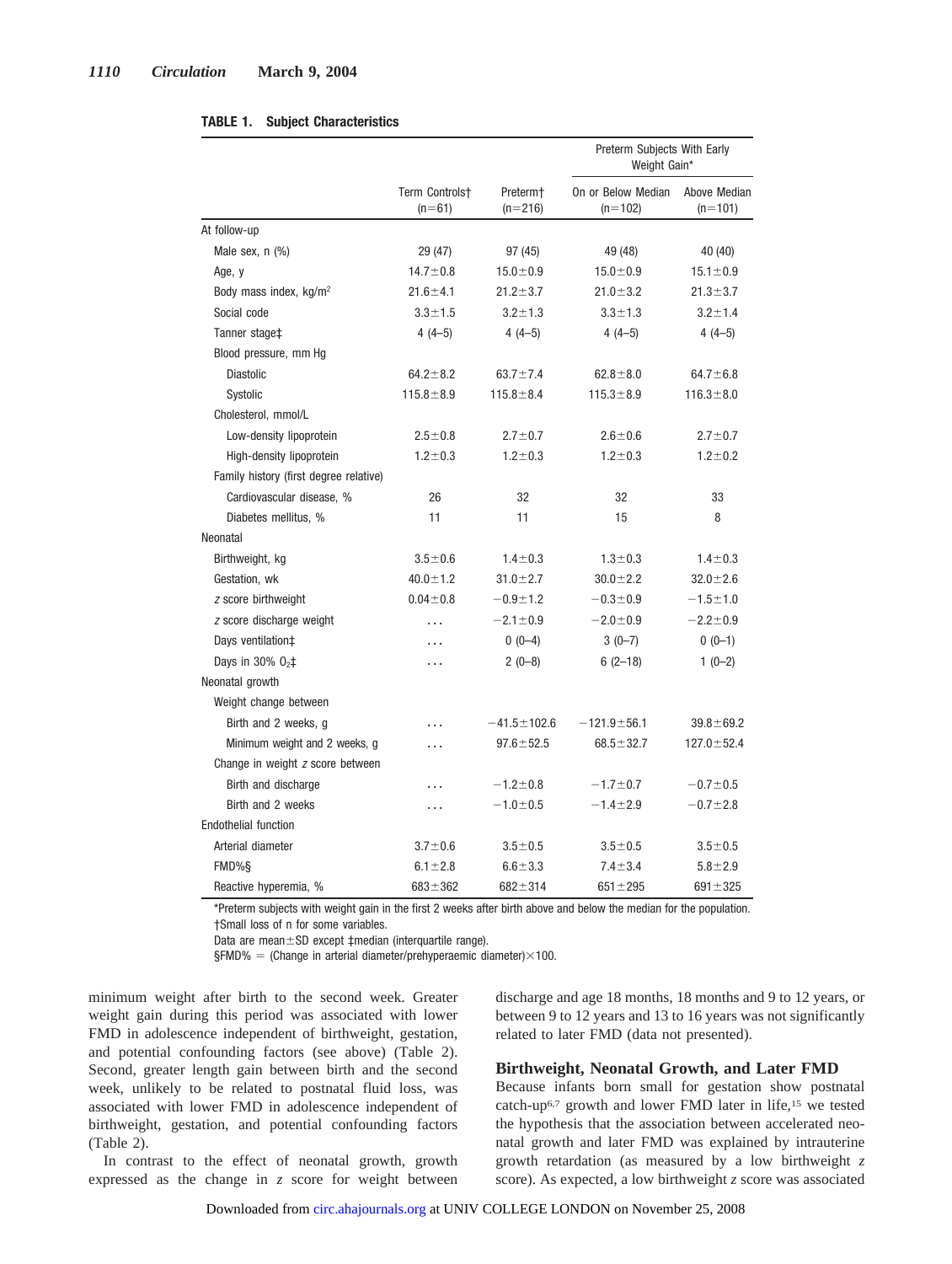|                                                  | Unadjusted                    |                       |            |        | Adjusted                      |                       |            |       |
|--------------------------------------------------|-------------------------------|-----------------------|------------|--------|-------------------------------|-----------------------|------------|-------|
| Variable                                         | Regression<br>Coefficient, mm | 95% CI                | $100(R^2)$ | P      | Regression<br>Coefficient, mm | 95% CI                | $100(R^2)$ | P     |
| Birthweight z scoret                             | 0.013                         | $0.001$ to $0.026$    | 2          | 0.03   | 0.016                         | $0.002$ to $0.029$    | 6          | 0.02  |
| Change in weight z score between‡                |                               |                       |            |        |                               |                       |            |       |
| Birth and 2 weeks                                | $-0.057$                      | $-0.087$ to $-0.024$  | 5          | 0.001  | $-0.063$                      | $-0.113$ to $-0.012$  | 10         | 0.01  |
| 2 weeks and discharge                            | $-0.025$                      | $-0.056$ to 0.005     |            | 0.1    | 0.004                         | $-0.043$ to 0.035     | 7          | 0.8   |
| Weight change between‡                           |                               |                       |            |        |                               |                       |            |       |
| Birth and 2 weeks, 100 q                         | $-0.026$                      | $-0.040$ to $-0.012$  | 6          | 0.0003 | $-0.024$                      | $-0.043$ to $-0.006$  | 10         | 0.009 |
| Minimum weight and 2 weeks, 100 g                | $-0.037$                      | $-0.065$ to $-0.009$  | 3          | 0.01   | $-0.035$                      | $-0.069$ to 0.000     | 9          | 0.05  |
| Length change between birth and 2<br>weeks, cm‡§ | $-0.002$                      | $-0.004$ to $-0.0002$ | 3          | 0.03   | $-0.002$                      | $-0.004$ to $-0.0001$ | 12         | 0.04  |

**TABLE 2. Regression Analyses of Endothelial Function in 216\* Subjects (Posthyperemic Change in Brachial Artery Diameter, mm)**

Each line represents a separate regression model. All analyses adjusted for prehyperemic brachial artery diameter. \*Slight loss of n in some models.

†Adjusted for age, sex, height, weight, fasting serum LDL cholesterol concentration, room temperature, social class, and indices of neonatal morbidity (No. of days of ventilation or days in  $>$ 30% oxygen).

‡Adjusted for confounding variables (as above) and birthweight and gestation.  $$n=100$ .

with greater weight gain from birth to the second week (regression coefficient,  $-51.6$  g per *z* score increase in birthweight; 95% CI,  $-61.6$  to  $-41.5$  g;  $P<0.0001$ ). A low birthweight *z* score was also associated with lower FMD later in life independent of potential confounding factors (Table 2). However, 2 analyses suggested that the effect of accelerated neonatal growth on later FMD was independent of size at birth. First, FMD in adolescence was significantly related to early growth acceleration even after adjustment for birthweight *z* score (regression coefficient,  $-0.06$ -mm change per *z* score increase in weight between birth and 2 weeks;  $P=0.01$ ). Second, the interaction between birthweight *z* score and weight change from birth to the second week on later FMD was not statistically significant  $(P=0.6)$ .

# **Comparison With Participants Born at Term**

Mean FMD was greater in adolescents born preterm with weight gain in the first 2 weeks below the population median

than in those with weight gain above the median  $(P=0.001)$ or control subjects born at term (mean, 6.1%; SD, 2.8%;  $P=0.027$ ) (Figure 2). However, mean FMD in preterm subjects with early weight gain above the population median did not differ significantly from control subjects born at term  $(P=0.9)$ .

### **Discussion**

A greater rate of weight gain during a critical window in the first 2 weeks after birth was associated with endothelial dysfunction up to 16 years later. Therefore, consistent with data from several animal species, $\frac{1}{1}$  our findings suggest that accelerated growth immediately after birth has adverse effects on later cardiovascular health in humans. Preterm infants who had slower growth had greater FMD than those with faster growth or control subjects born at term. Consequently, as shown previously for cardiovascular risk factors in animals $9-12$  and in our study of insulin resistance in the



**Figure 1.** Flow-mediated endothelium-dependent dilation in adolescence according to quarters of weight change in first 2 postnatal weeks. Analyzed by linear regression.



**Figure 2.** Flow-mediated endothelium-dependent dilation in adolescents born preterm with weight gain above and below median and in control subjects born at term.

Downloaded from [circ.ahajournals.org](http://circ.ahajournals.org) at UNIV COLLEGE LONDON on November 25, 2008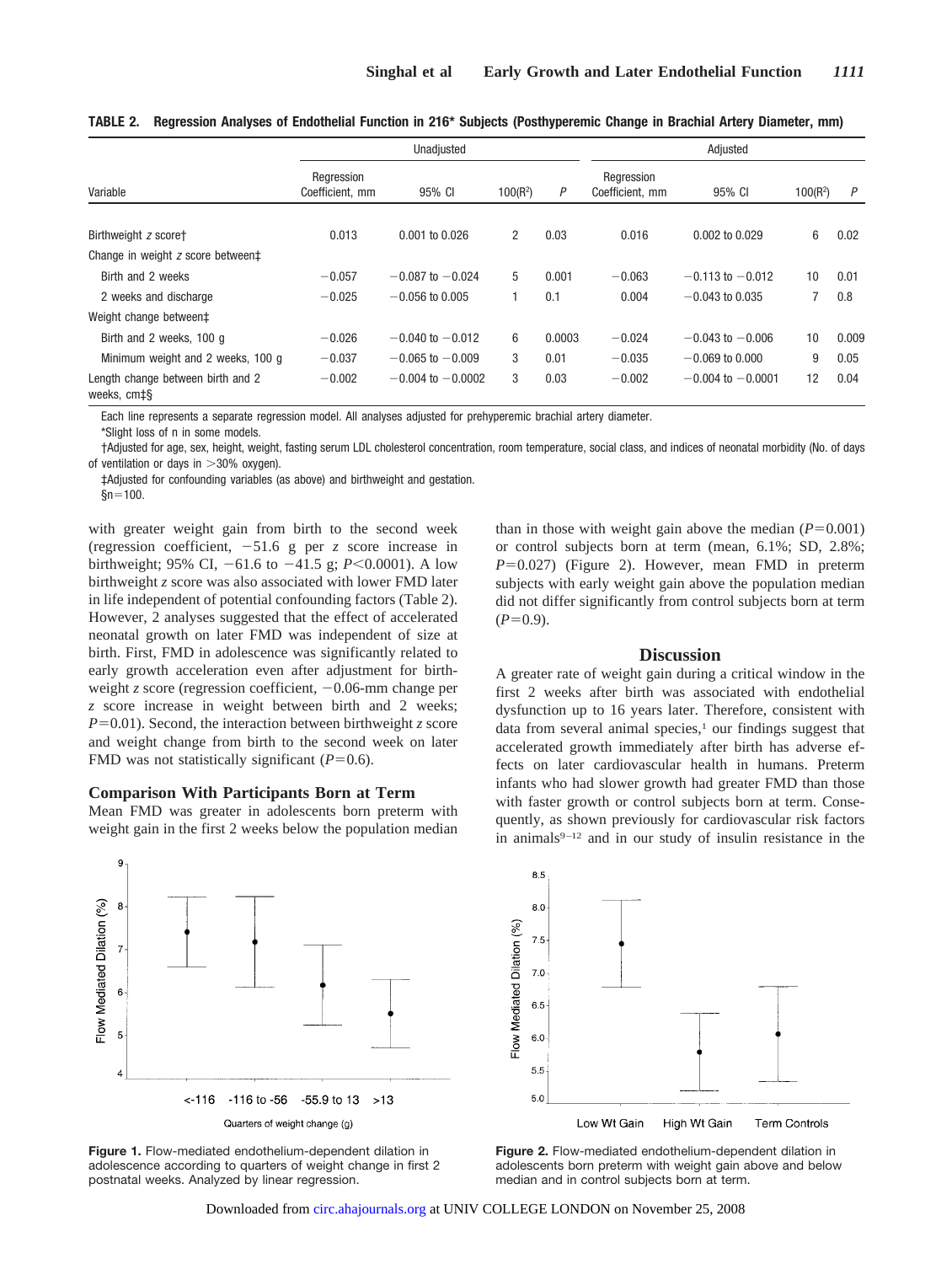same preterm population,<sup>13</sup> this supports the hypothesis that slower growth in early life is beneficial for long-term cardiovascular outcomes. The first 2 weeks after birth seem to be a sensitive period. Adolescents with the greatest weight gain during this period had 4.0% lower FMD than those with the lowest weight gain, a substantial effect on FMD similar to that of insulin-dependent diabetes  $(4\%)^{24}$  and smoking  $(6\%)^{25}$ in adults.

Our findings have 2 potential consequences. First, our data suggest that factors that promote postnatal growth early in infancy (for example, formula feeding compared with breastfeeding26) might adversely affect later cardiovascular health. Second, as accelerated early growth displaced the influence of birthweight for gestation on later endothelial function, our data support a role for postnatal growth, rather than intrauterine factors, in adversely programming later cardiovascular outcomes. This supports a shift in focus from the so-called "fetal origins" hypothesis of CVD to an accelerated postnatal growth hypothesis,13 with important clinical implications.

We chose as our end point endothelial dysfunction, which has a central role in the transduction of abnormal vascular biology involved in early atherosclerosis<sup>27</sup> and is one mechanism that has been suggested to link early factors (such as birthweight) with later CVD.15–17 Endothelial dysfunction measured by lower FMD of the brachial artery is closely related to dysfunction in the coronary vessels<sup>28</sup> and shows a dose-response relation with classic cardiovascular risk factors.29 Furthermore, there is a spatial relation between endothelial function and sites of atheroma in coronary arteries and evidence in older subjects that coronary endothelial dysfunction<sup>30</sup> or brachial artery FMD<sup>31</sup> is linked to later development of adverse clinical cardiovascular events. Also, unlike other cardiovascular outcomes, FMD measures early stages of arterial dysfunction relevant to the atherosclerotic process in adolescents, thereby avoiding some of the confounding effects of classic cardiovascular risk factors on the relation between early factors and later CVD in adults.

The effect of accelerated neonatal growth on later FMD in the present study was similar to that on later insulin resistance, which we have shown recently in the same population.13 Data from both reports now suggest that the promotion of early growth, a fundamental tenet of public health policy, needs careful risk-benefit analysis. In preterm infants, any potential advantageous effect of slower growth in early life, for instance, as a consequence of a lower nutrition, must be tempered against the adverse effects of undernutrition on the brain.20 Consequently, it might be beneficial to promote early growth in preterm infants.20 Whether risk-benefit analysis would lead to the same conclusions in individuals born at full term, when the brain is likely to be less vulnerable to poor nutrition, requires further research. Nonetheless, growth is highly sensitive to nutrition even in infants born at term and is slower in breast-fed compared with formula-fed babies.<sup>26</sup> Our findings, therefore, support the hypothesis that the relative undernutrition and slower growth associated with breast-feeding early in infancy<sup>13</sup> could reduce the development of later CVD.32

Recently, we suggested that faster postnatal growth could explain, in part, what up to now has been regarded as the fetal origins of adult CVD.13 The findings from our present study are consistent with this hypothesis. Not only was later endothelial function explained by early postnatal rather than fetal growth but, notably, postnatal growth was related to later vascular function regardless of whether or not the fetus was growth retarded. Nevertheless, previous observations are entirely consistent with our new data. Because the growthretarded fetus is one category of individual that shows catch-up growth after birth, $6,7,33$  it is not surprising that intrauterine growth retardation appeared from our present and previous studies,<sup>15,16</sup> and from those of others,<sup>17,34</sup> to be a risk factor for impaired vascular health. From as early as 4 days of age, this catch-up growth is associated with hormonal changes (such as increased insulin-like growth factor-1 concentrations<sup>35</sup>) that are likely to be permanent<sup>33</sup> and could influence the later risk of CVD.<sup>36</sup> This focus on the importance of early postnatal growth is consistent with previous $10$ and new emerging evidence in animals that early postnatal overnutrition is important in adversely programming longterm risk factors for CVD quite independently of fetal growth.11,12 Moreover, similar adverse effects of overnutrition in infancy have recently been described in a large study in humans.37 Nevertheless, an observational analysis such as ours cannot prove causation and we cannot exclude other explanations such as a genetic predispostion to both postnatal weight gain and later CVD.

# **Potential Limitations**

Ascertainment bias is unlikely to account for our observations, because subjects reviewed at age 13 to 16 years were representative of those recruited at birth,<sup>21</sup> and the relation between early factors and later FMD is unlikely to differ systematically between adolescents who were and were not reviewed. The lack of an association between early diet and later FMD was not unexpected, because enteral feeding usually makes only a small contribution to the early nutrient intake and growth of preterm infants, who are intolerant to oral feeds and are fed primarily intravenously in the early neonatal period.

We chose to study preterm infants because this is one human population subject to early undernutrition and consequently marked variation in early postnatal growth. Whether our results can be generalized to the full-term infant requires further research, although preliminary evidence for cardiovascular risk factors suggests that this is likely.<sup>37</sup> We recognize that preterm infants are different from those born at term in many respects: most notably, that they have medical problems related to prematurity per se. Nevertheless, even if our findings are not generalizable, they could still apply to the 6% of the population born preterm. However, substantial data support the hypothesis that our findings are generalizable. First, the adverse long-term consequence of early growth acceleration appears to be a fundamental biological phenomenon seen in many animals.1 Second, infants small for gestation, whether born at term or preterm, have increased later risk factors for CVD disease<sup>3,13</sup> (including endothelial dysfunction, as shown here), and both populations show similar early postnatal catch-up growth.<sup>7</sup> Therefore, it seems unlikely that the mechanisms for the programming of vascu